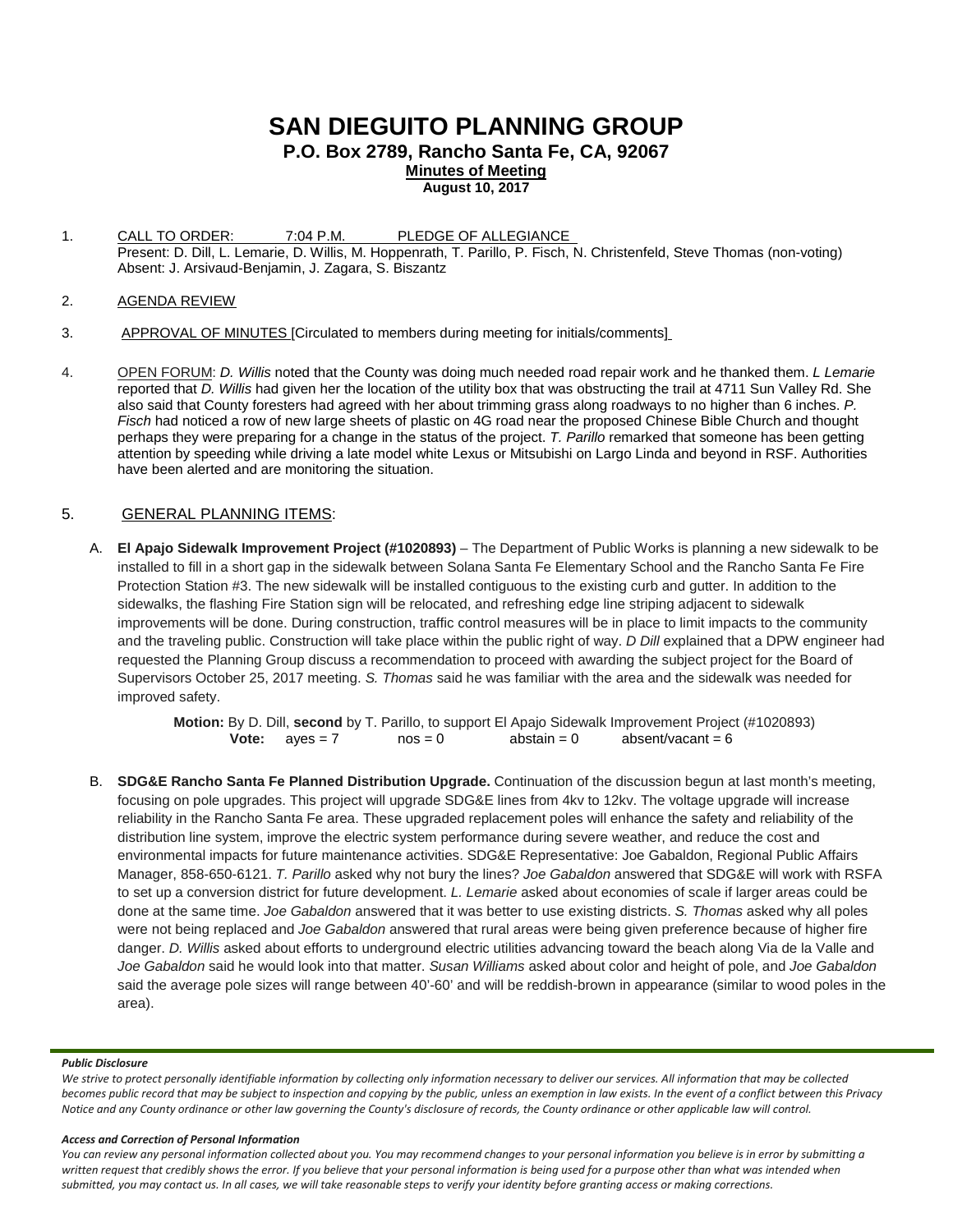# 6. MAJOR PROJECTS AND LAND USE ITEMS:

- A. **PDS2016-TPM-21243, APN 265-260-20-00**. Tentative parcel map proposal to split existing 9.32 acre lot into 2 lots. Existing property contains ~13,000 sf main house and ~2,100 sf guest house. Application would provide a 2.86 acre lot with grading and utilities to create buildable pad near existing guest house. 18181 Via Roswitha, Rancho Santa Fe. Owner: Thomas Powell; Applicant's representative: Matt De Vincenzo, 858-597-2001; PDS Planner: Don Kraft, 858-694-3856; SDPG member: Tim Parillo, [415-238-6961.](tel:415-238-6961) *Continued to Sept. 14th*
- B. **PDS2017-TM-5456TE Cielo De Lusardi Tentative Map Time Extension.** Proposed 19 lot subdivision on 270 acres, Lots 1-18 are single family residential and Lot 19 is a condominium lot for 19 air space units, located within the Rancho Cielo Estates, at end of Avenida Barranca, south of Cerro Del Sol and east of Via Dora, APNs 265-300-02, 265-300-03, 265-300- 05. Owner: Cielo 182 LLC & Lavender Hill Ranch LLC, [760-744-3133;](tel:(760)%20744-3133) Project Representative: Michael Levin, Excel Engineering, [760-745-8118;](tel:(760)%20745-8118) PDS Planner: Heather Steven, [858-495-5802;](tel:(858)%20495-5802) SDPG Member: Doug Dill, [760-736-4333.](tel:(760)%20736-4333) *D. Dill* will continue this item until the County can investigate the failure of the affected homes and provide more information to the group. *Continued to Sept. 14th*
- C. **PDS2017-TM-5278TE Anderson Tentative Map Time Extension.** One 18.98 parcel proposed subdivision into 5 lots ranging from 2 to 8 acres, located at 20252 Elfin Forest Road, Elfin Forest, CA 92029, APN 679-100-12. Applicant: Eric Anderson, 760-471-1464; Project Contact: KARN Engineering & Surveying, Inc., 760-728-1134; PDS Planner: Lori V. Radcliffe-Meyers, 858-495-5340; SDPG Member: Doug Dill, 760-736-4333. *Continued to Sept. 14th*
- D. **PDS2016-MUP-16-016, APN 267-161-05.** Application for major use permit to install 12 panel antennas, 9 RRUs and 5 Raycaps within a new 41' tall monoeucalyptus at 17576 Via Del Bravo, Rancho Santa Fe, to allow T-Mobile to relocate their antennas from a monopalm. Owner Crown Castle – Laura Whitten; Applicant Verizon Wireless, contact Jill Cleveland, Plancom Inc, [760-716-4833;](tel:(760)%20716-4833) PDS Planner: Morgan Norville, [Morgan.Norville@sdcounty.ca.gov,](mailto:Morgan.Norville@sdcounty.ca.gov) [858-495-5329;](tel:(858)%20495-5329) SDPG member: Don Willis, [858-922-4227.](tel:(858)%20922-4227) *Continued to Sept. 14th*
- E. **Proposed All-Way Stop/Trail Crossing at Loma Santa Fe Drive (Linea Del Cielo) at Sun Valley Road.** Re-open and discuss item 5B from the June 2107 SDPG meeting. The traffic accident with the horse (death) and rider (injury) did not occur at Sun Valley Road and Linea Del Cielo, but at Linea Del Cielo and La Floresta. Discussion ensued of the implications of the revised facts and it was decided a re-vote was necessary.

**Motion:** By D. Dill, **second** by L. Lemarie, to rescind original motion of June 8<sup>th</sup>.<br> **Vote:** aves = 7 nos = 0 absent/vacant = 6 **Vote:**  $ayes = 7$   $nos = 0$ 

There was further discussion as to how to best address the safety issues without hindering traffic.

**Motion:** By D. Dill, **second** by T. Parillo, to request a reduction in the speed limit from 50 mph to 40 mph extending from the all-way atop at Highland Drive to La Floresta for consistency with existing speed limits at the segment ends, and to prioritize directing equestrian and pedestrian traffic to existing stop sign at Highland Drive and Santa Fe Drive, with appropriate trail improvements and dedications. Lastly, in leu of an all-way stop, an on-demand signal for equestrian/pedestrian crossing should be used at Sun Valley Road and Lomas Santa Fe Drive. **Vote:**  $ayes = 7$   $nos = 0$   $abstant/vacant = 6$ 

F. **PDS2017-AD-17-021 Administrative Permit, Arriola Remodel.** 8262 Via Dora (cross street: Calle Ambiente), Rancho Santa Fe, CA 92067. APN 265-492-53-00, Lot 110 of Rancho Cielo Subdivision, 2.48 acres. House built in 2001, new second story addition over existing detached garage and minor interior remodel inside main house. Owner: Jason Arriola, [866-346-0104;](tel:(866)%20346-0104) Applicant's Representative: Dream Design Builders, Debbie Waggaman, [858-674-9818;](tel:(858)%20674-9818) County Planner: Lori Radcliffe-Meyers, 858-495-5340; SDPG Member: Laurel Lemarie, [858-756-2835.](tel:(858)%20756-2835)

> **Motion:** By L. Lemarie, **second** by T. Parillo, to approve as presented, noting that no variances were requested for this project.

**Vote:** ayes = 7 nos = 0 abstain = 0 absent/vacant = 6

#### *Public Disclosure*

*We strive to protect personally identifiable information by collecting only information necessary to deliver our services. All information that may be collected becomes public record that may be subject to inspection and copying by the public, unless an exemption in law exists. In the event of a conflict between this Privacy Notice and any County ordinance or other law governing the County's disclosure of records, the County ordinance or other applicable law will control.*

#### *Access and Correction of Personal Information*

*You can review any personal information collected about you. You may recommend changes to your personal information you believe is in error by submitting a*  written request that credibly shows the error. If you believe that your personal information is being used for a purpose other than what was intended when *submitted, you may contact us. In all cases, we will take reasonable steps to verify your identity before granting access or making corrections.*